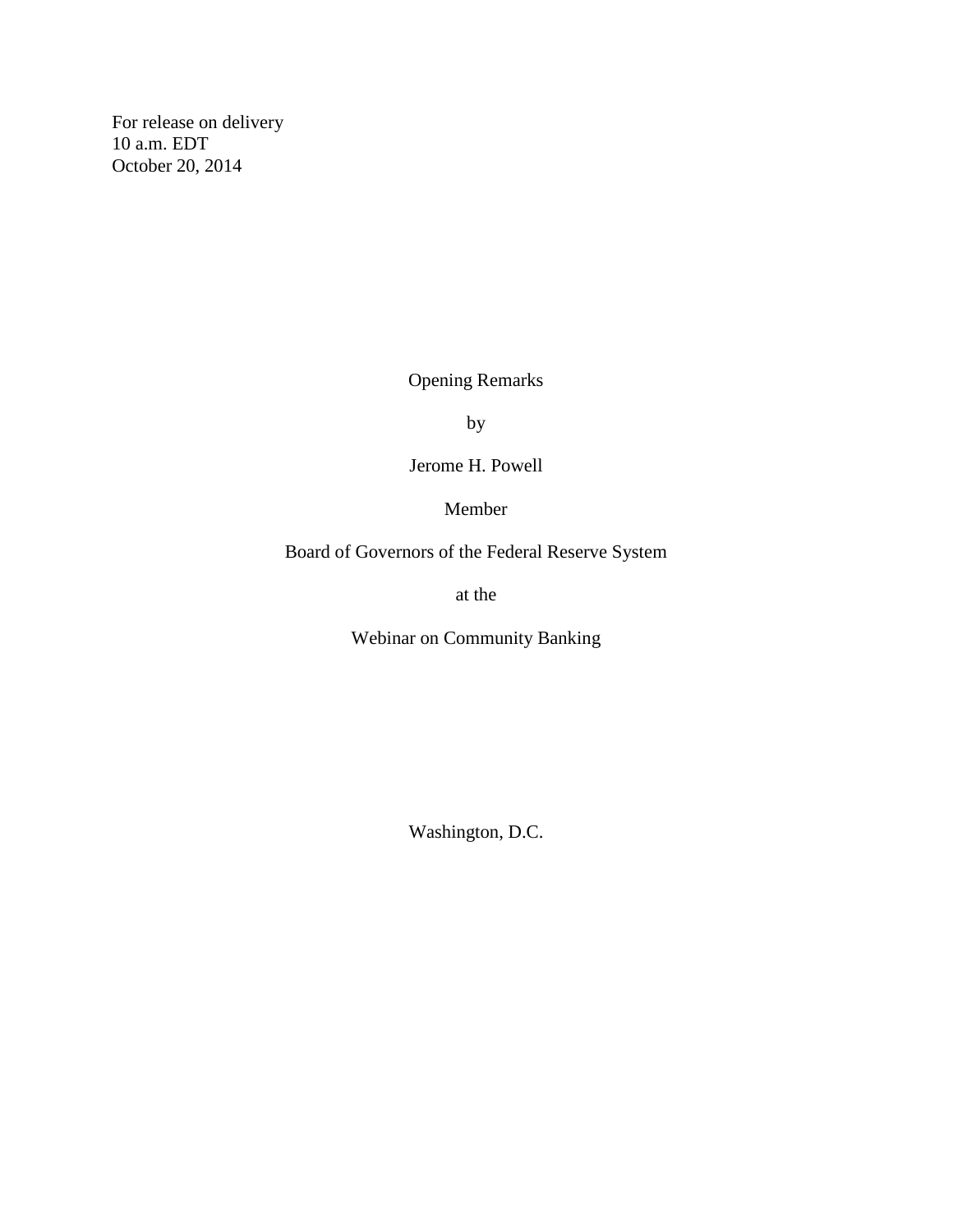Thank you for the opportunity to speak with you today about some of the key issues facing community banks. As the chairman of the Federal Reserve Board's community and regional bank subcommittee, I try to meet with groups of community bankers whenever I can to better understand what is on community bankers' minds. While today's webinar is no substitute for face-to-face meetings with bankers, it is a special treat to be able to leverage technology to speak to and hear from so many community bankers across the country at the same time.

As all of you surely know, community banks play a vital role in the U.S. financial system. Community banks have strong links to the people and businesses in their communities, as well as direct knowledge of local economic conditions. These close ties give community bankers a clear advantage in understanding local needs and tailoring their products and services to meet those needs.

My colleagues on the Federal Reserve Board and I are committed to making sure that we understand the issues that are most important to community banks as you strive to serve the financial needs of your communities. One way that we further our understanding is by talking to the bankers themselves in a variety of venues, such as this webinar and a community banking research conference that I attended last month in St. Louis, which was co-sponsored by the Federal Reserve System and the Conference of State Bank Supervisors.

And there is another opportunity to communicate with the Federal Reserve and our fellow regulators that I want to make sure you are aware of. The Economic Growth and Regulatory Paperwork Reduction Act (EGRPRA) of 1996 tasked financial regulators with reviewing regulations issued by the agencies at least every 10 years to identify outdated, unnecessary, or unduly burdensome regulations. The agencies kicked off that process earlier this year, and in addition to collecting comments in writing, we are beginning a series of meetings